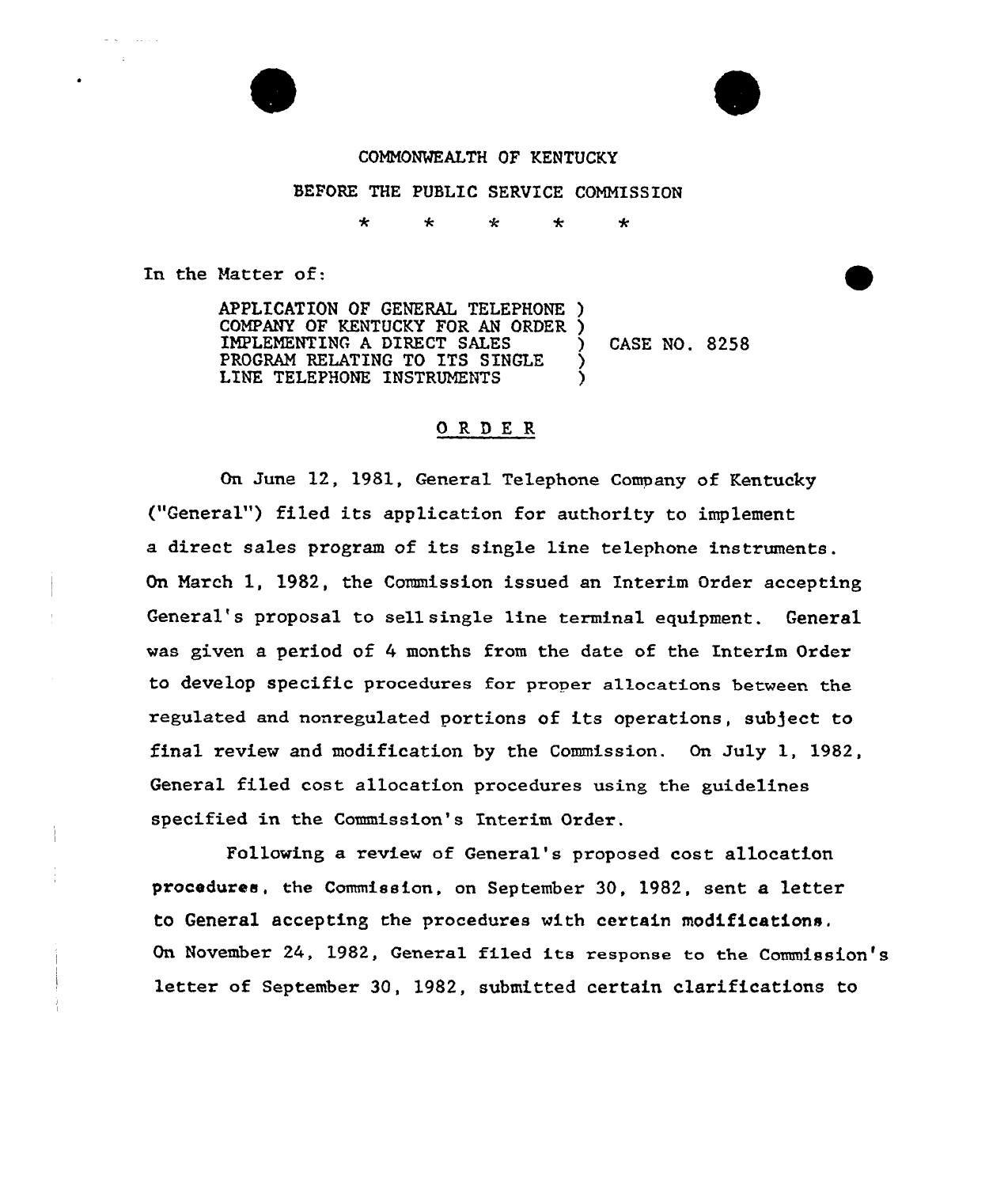



the cost allocation procedures and further changed the method of calculating the capital carrying cost rate in accordance with its system-wide method.

The Commission concurs with General's responses and accepts the revisions made with the exception of the capital carrying cost rate on jointly used assets and the cash working capital carrying cost rate.

In its letter of September 30, 1982, the Commission stated that it was of the opinion that the capital carrying cost rate on jointly used assets should be determined using General's embedded cost of debt and the requested cost of equity proposed in General' most recent rate case. General, in its response, stated that under a shared asset concept, there was no need to establish a separate cost of capital for the nonregulated business, that the purpose of the capital carrying cost rate on jointly used assets is to fully compensate but not overcompensate the regulated business and further that it may not earn the requested return on equity from its regulated business.

The Commission agrees with General that the nonregulated portion of its business should fully compensate the regulated portion. However, the Commission disagrees that the use of the capital carrying cost rate on jointly used assets specified in the Commission's letter to General would overcompensate the regulated business. The nonregulated portion of General's business is not a ratepayer as General's formula assumes. Had the nonregulated business entered the marketplace on its own, it would

 $-2-$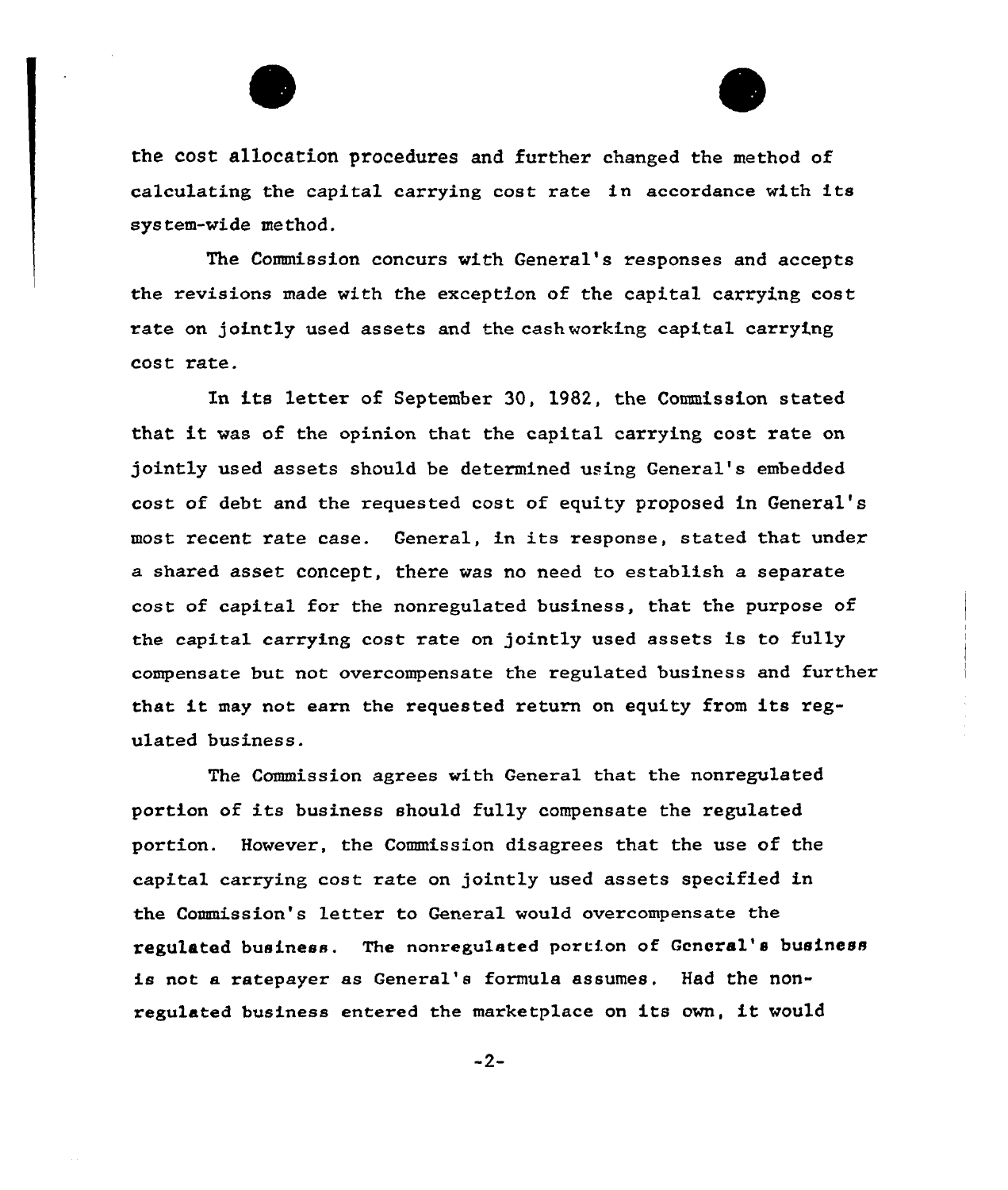

Moreover, the formula proposed by General creates an inverse relationship between the xegulated and nonregulated businesses. When the regulated business is earning well, the nonregulated earnings will suffer and vice versa. The Commission is of the opinion that a formula susceptible to these fluctuations is unsound. Therefore, the Commission finds that the proper carrying cost rate of jointly used assets should be based on General's embedded cost of debt and the return on equity requested in General's most recent rate case.

Further the Commission is of the opinion that the cash working capital carrying cost rate should be set at the rate originally stated in the Commission's letter of September 30, 1982, or General's current annual weighted cost of short-term debt plus 2 percent.

IT IS THEREFORE ORDERED that the amended cost allocation procedures submitted November 24, 1982, be and they hereby are approved with the exception of the capital carrying cost rate on jointly used assets and the cash working capital carrying cost rate.

-3-